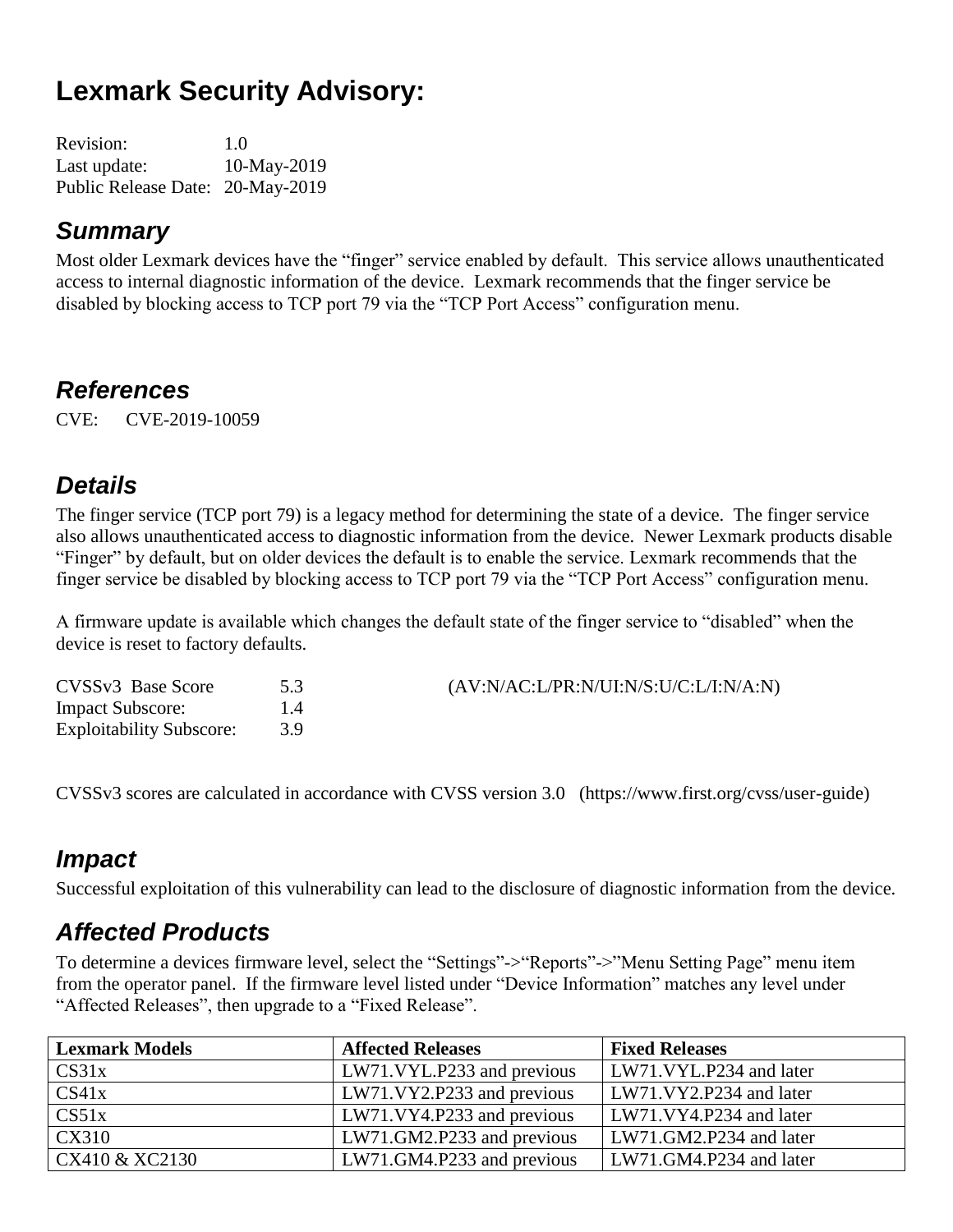| CX510 & XC2132              | LW71.GM7.P233 and previous  | LW71.GM7.P234 and later  |
|-----------------------------|-----------------------------|--------------------------|
| MS310, MS312, MS317         | LW71.PRL.P233 and previous  | LW71.PRL.P234 and later  |
| MS410, M1140                | LW71.PRL.P233 and previous  | LW71.PRL.P234 and later  |
| MS315, MS415, MS417         | LW71.TL2.P233 and previous  | LW71.TL2.P234 and later  |
| MS51x, MS610dn, MS617       | LW71.PR2.P233 and previous  | LW71.PR2.P234 and later  |
| M1145, M3150dn              | LW71.PR2.P233 and previous  | LW71.PR2.P234 and later  |
| MS610de, M3150              | LW71.PR4.P233 and previous  | LW71.PR4.P234 and later  |
| MS71x, M5163dn              | LW71.DN2.P233 and previous  | LW71.DN2.P234 and later  |
| MS810, MS811, MS812, MS817, | LW71.DN2.P233 and previous  | LW71.DN2.P234 and later  |
| <b>MS818</b>                |                             |                          |
| MS810de, M5155, M5163       | LW71.DN4.P233 and previous  | LW71.DN4.P234 and later  |
| MS812de, M5170              | LW71.DN7.P233 and previous  | LW71.DN7.P234 and later  |
| MS91x                       | LW71.SA.P233 and previous   | LW71.SA.P234 and later   |
| MX31x, XM1135               | LW71.SB2.P233 and previous  | LW71.SB2.P234 and later  |
| MX410, MX510 & MX511        | LW71.SB4.P233 and previous  | LW71.SB4.P234 and later  |
| XM1140, XM1145              | LW71.SB4.P233 and previous  | LW71.SB4.P234 and later  |
| MX610 & MX611               | LW71.SB7.P233 and previous  | LW71.SB7.P234 and later  |
| XM3150                      | LW71.SB7.P233 and previous  | LW71.SB7.P234 and later  |
| MX71x, MX81x                | LW71.TU.P233 and previous   | LW71.TU.P234 and later   |
| XM51xx & XM71xx             | LW71.TU.P233 and previous   | LW71.TU.P234 and later   |
| MX91x & XM91x               | LW71.MG.P233 and previous   | LW71.MG.P234 and later   |
| MX6500e                     | LW71.JD.P233 and previous   | LW71.JD.P234 and later   |
| C746                        | LHS60.CM2.P705 and previous | LHS60.CM2.P706 and later |
| C748, CS748                 | LHS60.CM4.P705 and previous | LHS60.CM4.P706 and later |
| C792, CS796                 | LHS60.HC.P705 and previous  | LHS60.HC.P706 and later  |
| C925                        | LHS60.HV.P705 and previous  | LHS60.HV.P706 and later  |
| C950                        | LHS60.TP.P705 and previous  | LHS60.TP.P706 and later  |
| X548 & XS548                | LHS60.VK.P705 and previous  | LHS60.VK.P706 and later  |
| X74x & XS748                | LHS60.NY.P705 and previous  | LHS60.NY.P706 and later  |
| X792 & XS79x                | LHS60.MR.P705 and previous  | LHS60.MR.P706 and later  |
| X925 & XS925                | LHS60.HK.P705 and previous  | LHS60.HK.P706 and later  |
| X95x & XS95x                | LHS60.TQ.P705 and previous  | LHS60.TQ.P706 and later  |
| 6500e                       | LHS60.JR.P705 and previous  | LHS60.JR.P706 and later  |
| C734                        | LR.SK.P815 and previous     | LR.SK.P816 and later     |
| C736                        | LR.SKE.P815 and previous    | LR.SKE.P816 and later    |
| E46x                        | LR.LBH.P815 and previous    | LR.JBH.P816 and later    |
| T65x                        | LR.JP.P815 and previous     | LR.JP.P816 and later     |
| X46x                        | LR.BS.P815 and previous     | LR.BS.P816 and later     |
| X65x                        | LR.MN.P815 and previous     | LR.MN.P816 and later     |
| X73x                        | LR.FL.P815 and previous     | LR.FL.P816 and later     |
| W850                        | LP.JB.P815 and previous     | LP.JB.P816 and later     |
| X86x                        | LP.SP.P815 and previous     | LP.SP.P816 and later     |

# *Obtaining Updated Software*

To obtain firmware that resolves this issue or if you have special code, please contact Lexmark's Technical Support Center at [http://support.lexmark.com](http://support.lexmark.com/) to find your local support center.